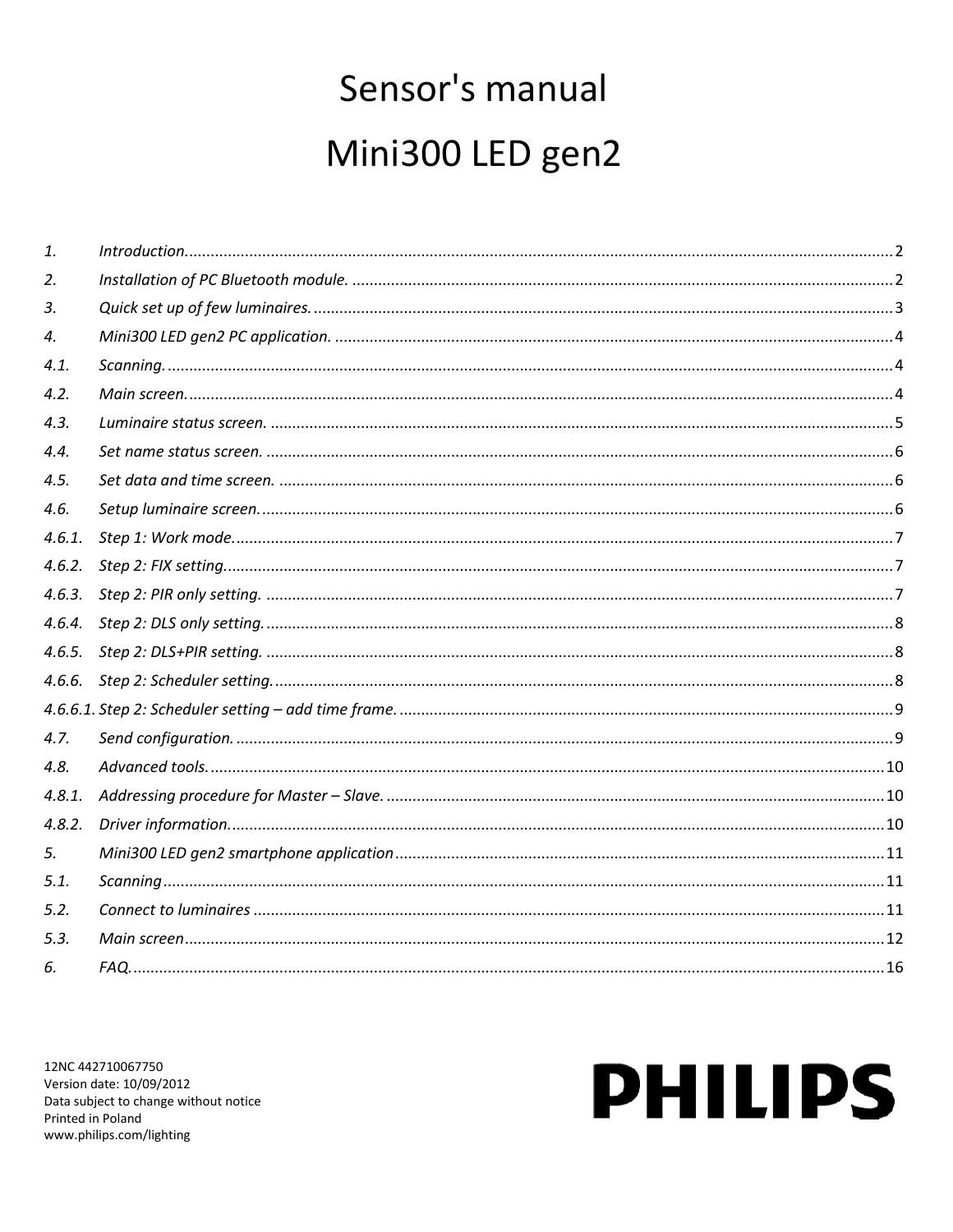#### *1. Introduction.*

<span id="page-1-0"></span>Build in Mini300 LED gen2 sensor offers possibility to save energy by light output auto adjustment base on the movement uder luminaire and/or ambient light and/or day of week and/or time of a day. Sensor's configuration depens on purchased sensor and can contain following, main modules:

|                                                    | <b>MDU</b> | PН | <b>MDU PH</b> |
|----------------------------------------------------|------------|----|---------------|
| Movement detector module – PIR (Passive Infra Red) |            |    |               |
| Day Light Sensor module - DLS                      |            |    |               |
| Bluetooth Communication module - BT                |            |    |               |

Each sensor has a predefined, factory settings which allowes luminaire immidielty operation after installation. For sensor's parameters customization PC or smartphone application can be use.

<span id="page-1-1"></span>*This product has the option to communicate via mobile communication technology. Take careful attention to signs, instructions and safety rules, and obey these. This includes restrictions on the use of mobile phones or laptops in defined safety zones around the dispensers. Commissioning should only to be performed by certified professionals in strict accordance of local regulations and site rules.*

#### *2. Installation of PC Bluetooth module.*

PC application works with the PC / laptops with Microsoft, Broadcom, Toshiba Bluetooth standards. It can happen that Bluetooth standard in user PC / laptop is not supported then external USB Bluetooth is required.

*Preffered USB Bluetooth is one utiliazing Cambridge Silicon Radio chip.*

To install external USB Bluetooth please follow the procedure:

- 1) Disconnect already connected external USB Bluetooth modules
- 2) In Windows' device manager disable onboard Bluetooth module:



3) Re-connect external Bluetooth module and wait till it is visible in system (see device manager):



- 4) Do not search for Bletooth devices manually (as you normally would for a phone) Mini 300 LED gen2 application does this automatically.
- 5) Start the Mini300 LED gen2 application.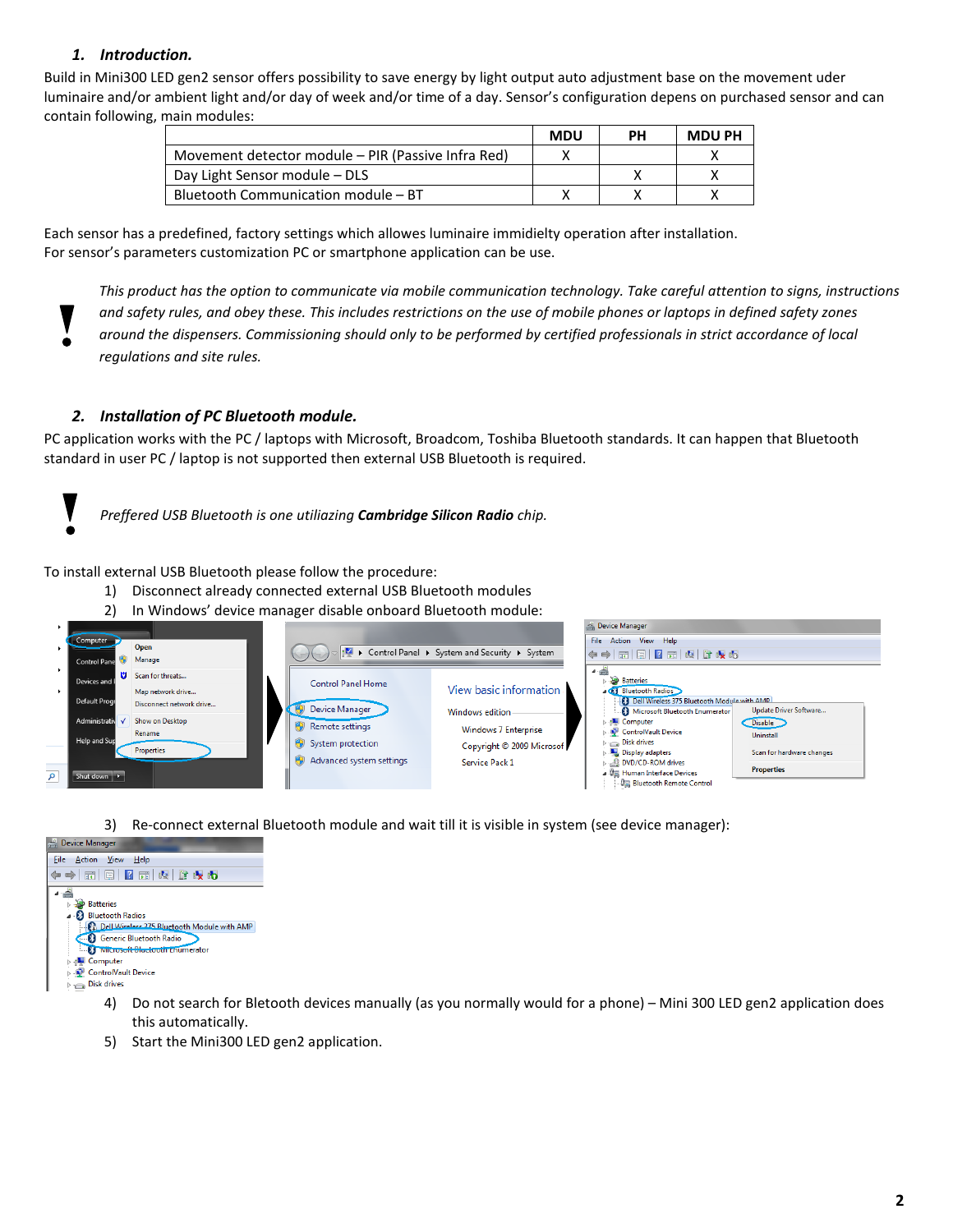#### *3. Quick set up of few luminaires.*

<span id="page-2-0"></span>For quick set up of luminaires:

a) Start scanning lumianires starting from one side ( $1<sup>st</sup>$  position)

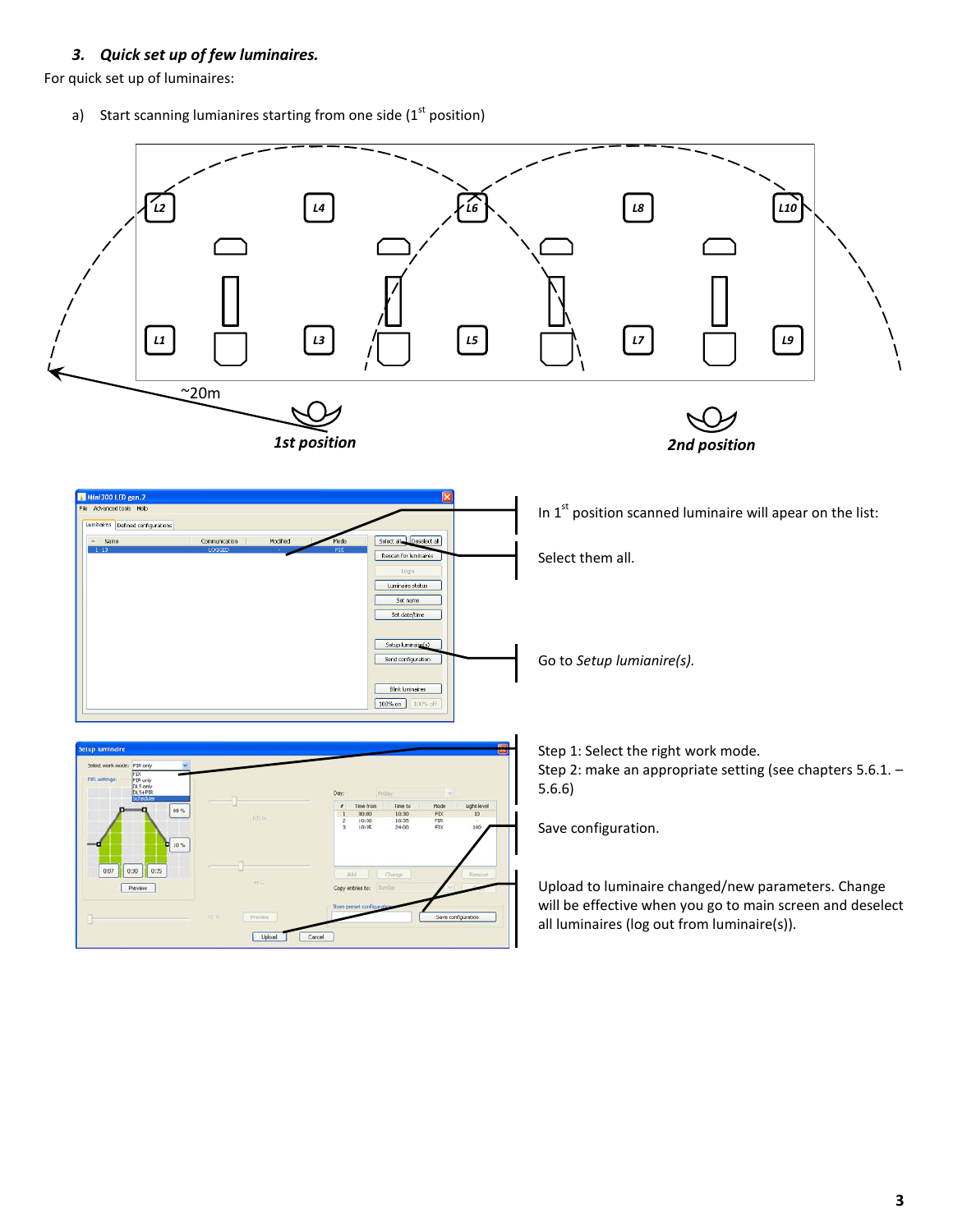b) Go close to the next group of luminaires  $(2^{nd}$  position).



c) If needed go close to the next group of luminaires.

#### <span id="page-3-0"></span>*4. Mini300 LED gen2 PC application.*

<span id="page-3-1"></span>Mini300 LED gen2 PC application allows customization of parameters of available modules. Application can be downloaded from: www.

#### *4.1.Scanning.*

Scanning luminaires is a process to find the luminaires with sensor and runns automaticly after application running.



*Scanning luminaires* progress. Scanning time depends on Bluetooth device, number of luminaires in surroundings.

Skip scanning luminaires and work in *OFF mode*, allowing to prepare configuration being not connected to any luminaire.

#### <span id="page-3-2"></span>*4.2.Main screen.*



Menu *File*, menu *Advanced tools* (see chapter 3.8.), menu *Help*.

Allows define and manage defined configurations.

List of scanned luminaires:

*Name* – default or set name.

*Communication* – status of connection:

*LOGGED* – logged to luminaire, action with luminaire is allowed.

*PASSWORD* – communicated with luminaire but password is required.

*ERROR* – some errors with communication due to distance, *Modify* – day/time of last modification.

*Mode* – current luminaire mode.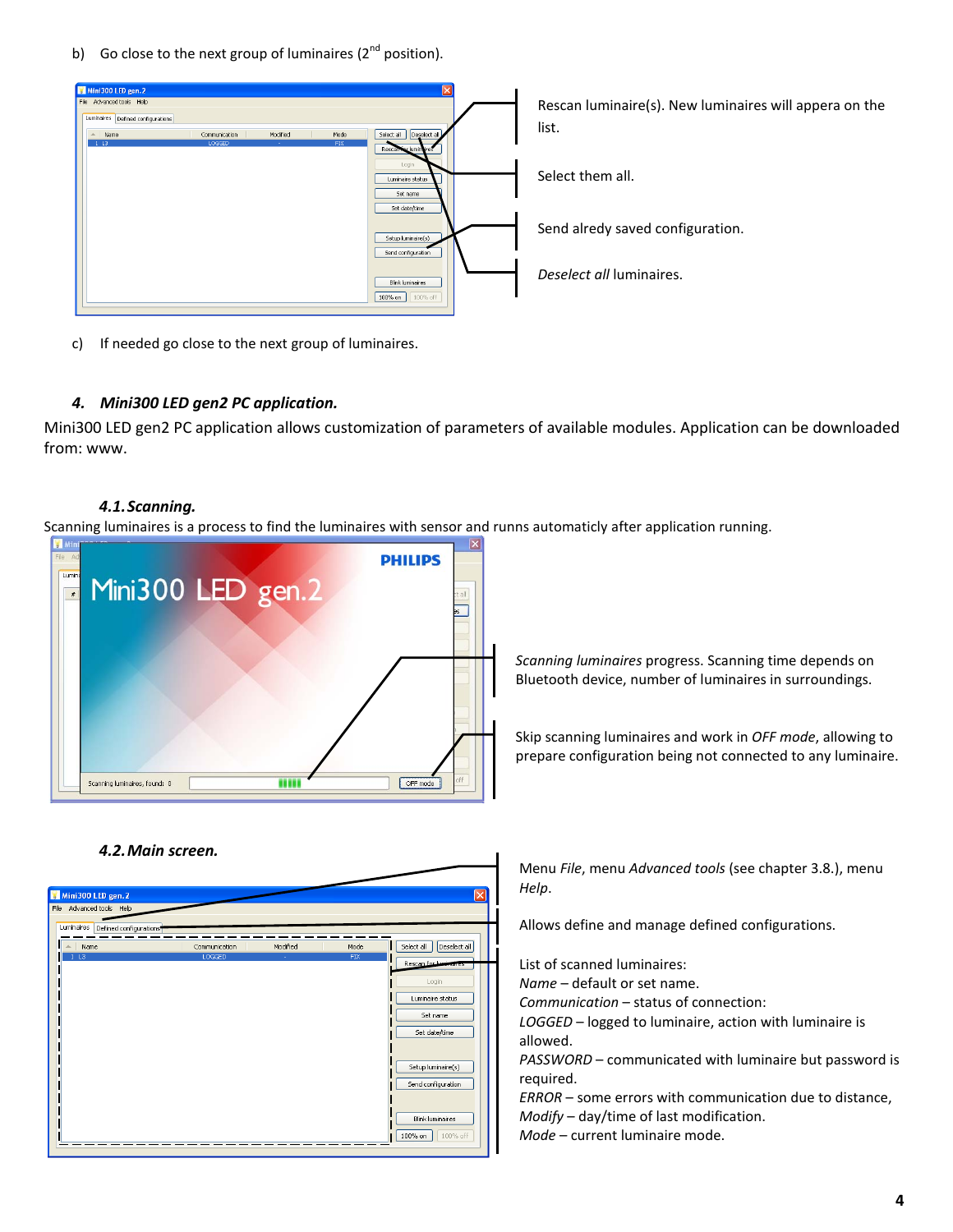

Select luminaires for further actions. Luminaire blinks 3 times after selection for and waves after for better recognition which luminiare(s) is connected and ready for further asctions.

Select all / deselect all luminaires from the list in one click or select chosen luminaires from the list by clicking on each of them.

Rescan luminaires to program others luminaires on site. Please move under next group of luminaires.

Login to luminaire . Active when password is set.

Luminaires status will be presented (see chapter 3.3.).

Luminaires name will be set (see chapter 3.4.).

Luminaires data and time will be set (see chapter 3.5.).

Setup luminaire's work parameters (see chapter 3.6.).

Send defined configuration to luminaires (see chapter 3.7.).

Blink selected luminaires.

Immediately switch 100% of all luminaires.

<span id="page-4-0"></span>



Basic information about firmaware and luminaire.

*Luminaire installation date* is set automatically after 4 hr of continues operation.

*Number of slaves luminaires* connected to this luminaire – is used in Master – Slave installation.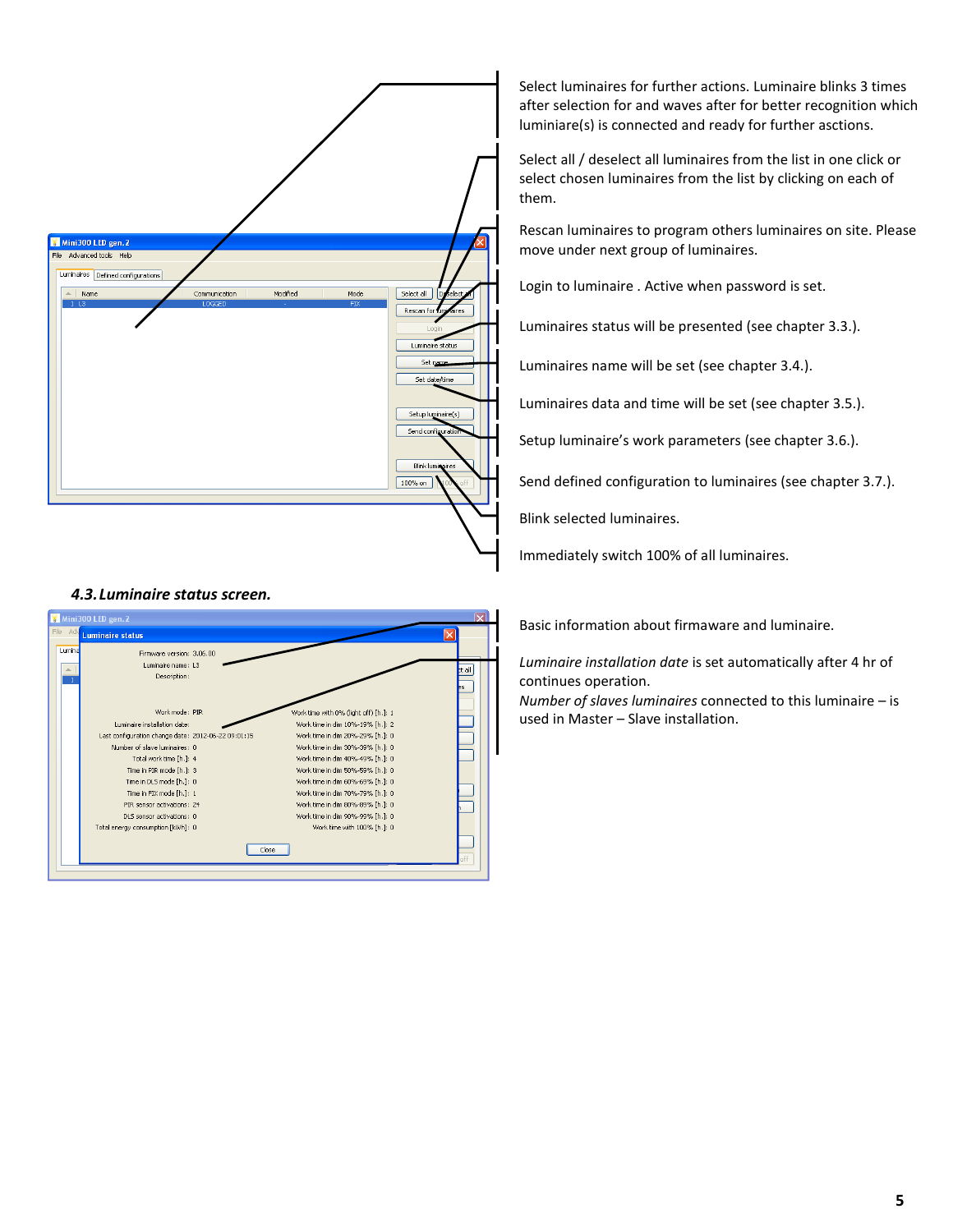#### <span id="page-5-0"></span>*4.4.Set name status screen.*



#### <span id="page-5-1"></span>*4.5.Set data and time screen.*

| Mini300 LED gen. 2                   |                                      |                | $\overline{\mathsf{x}}$    |
|--------------------------------------|--------------------------------------|----------------|----------------------------|
| File Advanced tools Help             |                                      |                |                            |
| Luminaires<br>Defined configurations |                                      |                |                            |
| Name<br>ᇫ                            | Modified<br>Communication            | Mode           | Select all<br>Deselect all |
| new luminaire                        | Set date and time                    | <b>IR</b><br>⊠ | Rescan for luminaires      |
|                                      | Current luminaire date: 2012-06-14   |                | Login                      |
|                                      | Current luminaire time: 12:48:12     |                | Luminaire status           |
|                                      | 2012-06-14 $\vee$<br>Luminaire date: |                | Set name                   |
|                                      | 12:48:20<br>Luminaire time:          |                | Set date/time              |
|                                      | Get from system                      |                |                            |
|                                      | Cancel<br>OK                         |                | Setup luminaire(s)         |
|                                      |                                      |                | Send configuration         |
|                                      |                                      |                |                            |
|                                      |                                      |                | <b>Blink luminaires</b>    |
|                                      |                                      |                | 100% on<br>100% off        |

#### <span id="page-5-2"></span>*4.6.Setup luminaire screen.*

There are several settings and options which allow to customize the luminaire. Available Work mode depends on choosen luminaire's configuration (see table below).

| Work mode  | <b>Description</b>                              | <b>MDU</b> | <b>PH</b> | <b>MDU PH</b> |
|------------|-------------------------------------------------|------------|-----------|---------------|
| <b>FIX</b> | Constant light output from luminaire is kept.   |            | х         |               |
| PIR only   | Light output depends on movement.               |            |           |               |
| DLS only   | Light level is kept on required level.          |            |           |               |
| DLS+PIR    | Luminaire goes $ON$ in the evening $-$ act base |            |           |               |
|            | on movement - goes OFF in the morning.          |            |           |               |
| Scheduler  | Different mode can be set for each hour of      |            |           |               |
|            | each day.                                       |            |           |               |

Unique name and description can be set for each luminaire. There are some strategies of naming eg.:

- 1) Each luminaire can have a own name *L1, L2, L3,* …
- 2) Some luminaires can be named the same eg. *Sym Main Path, Ass left, …*

Data and time can be set or get from PC/Laptop.

- Right data are necessary for proper work of
- luminaire in Scheduler mode.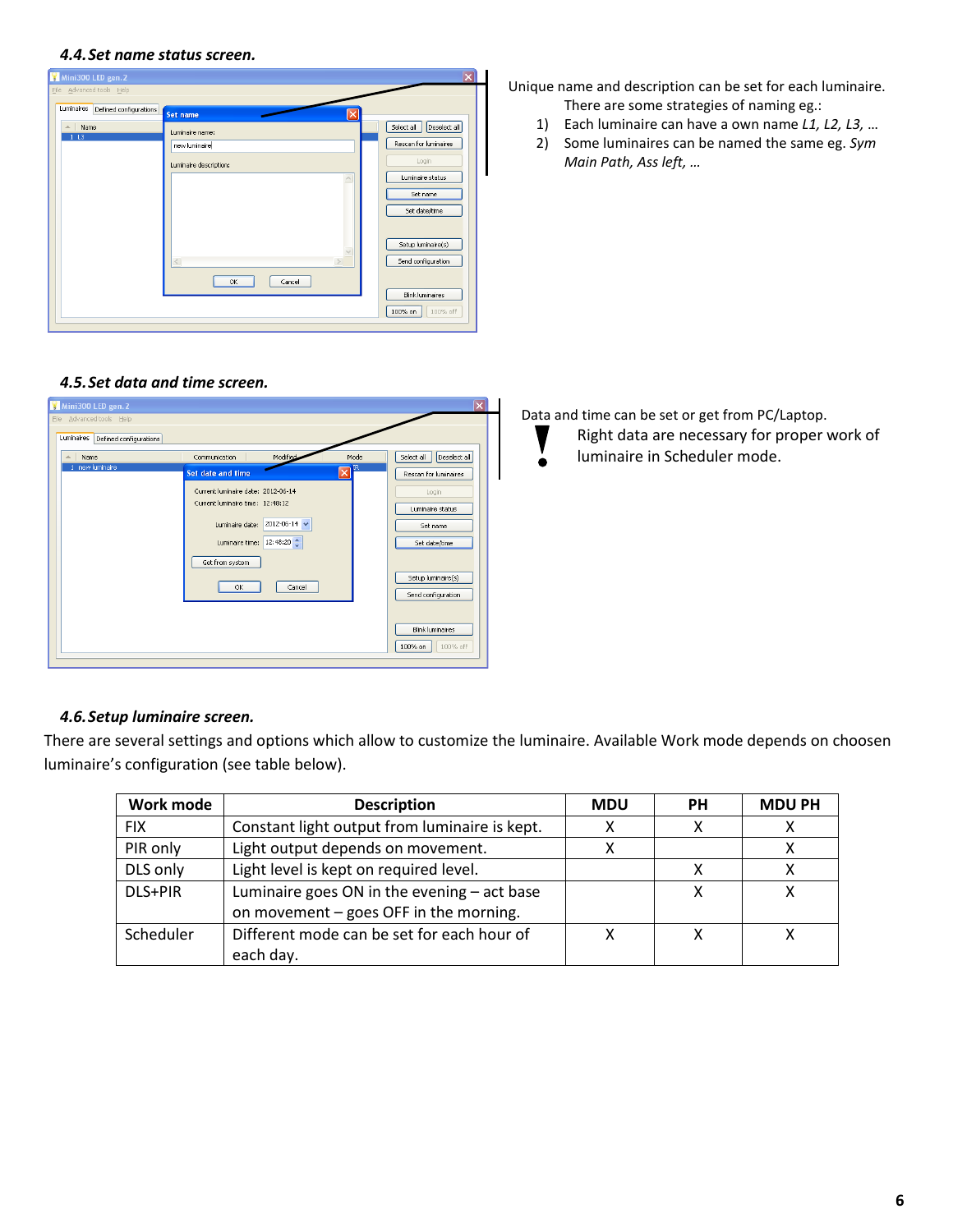<span id="page-6-0"></span>*4.6.1. Step 1: Work mode.*



<span id="page-6-1"></span>*4.6.2. Step 2: FIX setting.*



#### <span id="page-6-2"></span>*4.6.3. Step 2: PIR only setting.*

Reaction of luminaire in PIR only mode, base on movement describes picture below.



Step 1: Please select the right work mode. Step 2: Please follow one of steps described in chapters 4.6.2. – 4.6.6. (depending on chosen work mode).

Configuration can be save in application memory.

Upload to luminaire changed/new parameters. Change will be effective when you go to main screen and deselect all luminaires (log out from luminaire(s)).

Select work mode as *FIX.*

Please adjust light output from luminaire. Percentage of nominal luminaire light output will be kept.

Nominal luminaire light output = 100%.

*Preview* bottom allows to see the results before uploading to selected luminaire (s).

Parameters of others work modes can not be adjusted (are grayed out).

If all parameters are adjusted please *Upload* them to selected luminaire(s).

Upload to luminaire changed/new parameters. Change will be effective when you go to main screen and deselect all luminaires (log out from luminaire(s)).

Max level – light level in % reach by movement detection. Min level – light level in % reach after delay time. Delay time – time when Max level is kept after movement detection.

Fade In time – time when light goes from Min to Max level. Fade out time – time when light goes from Max to Min level. Movement – movement detected by lumianire. When during Delay time next movement is detected Delay time is started.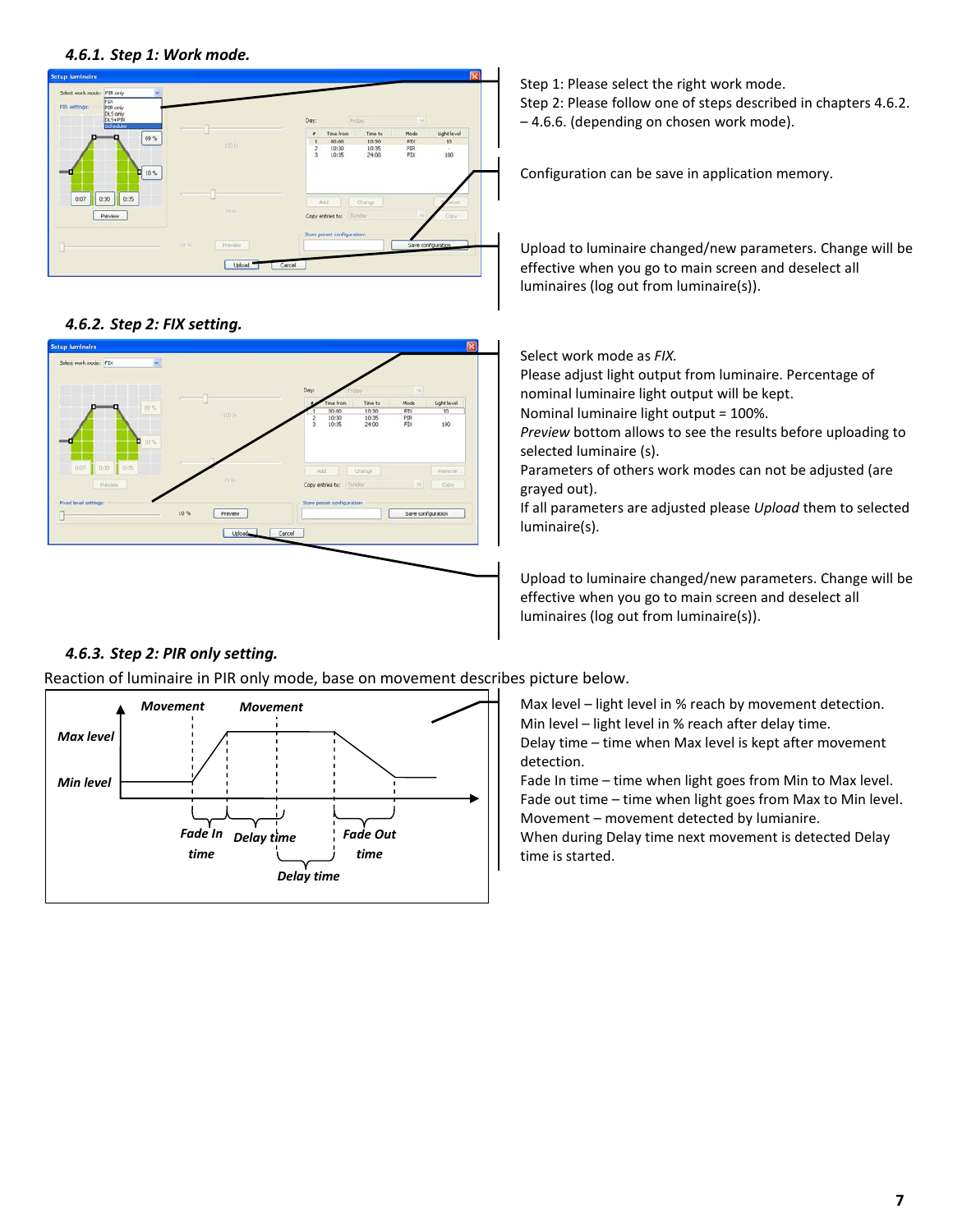| D.<br>89%<br>п<br>10 %<br>п     | 100 lz                   | Friday.<br>Day:<br>Time from<br>Time to<br>$\bullet$<br>00:00<br>10:30<br>$\cdot$ 1<br>$\bar{z}$<br>$\frac{10:30}{10:35}$<br>10:35 | $\omega$<br>Mode<br>Light level<br>$10\,$<br>${\rm FIX}$ |
|---------------------------------|--------------------------|------------------------------------------------------------------------------------------------------------------------------------|----------------------------------------------------------|
|                                 |                          | $_{3}$<br>24:00                                                                                                                    | $_{\rm{FLX}}^{\rm{PIR}}$<br>¥<br>100<br>×                |
| 0:07<br>0:30<br>0:35<br>Preview | $70\,\mathrm{fs}$        | Add<br>Change<br>Sunday<br>Copy entries to:                                                                                        | Renove<br>$\sim$<br>Copy:                                |
|                                 | 10%<br>Preview<br>Upload | Store preset configurations<br>Cancel                                                                                              | Save configuration                                       |

#### <span id="page-7-0"></span>*4.6.4. Step 2: DLS only setting.*

Parameters of others work modes can not be adjusted (are grayed out). If all parameters are adjusted please *Upload* them to selected

parameters:

selected luminaire (s).

the icons.

luminaire(s).

When the work mode *PIR only* is selected please adjust

*Fade In, Delay, Fade Out, Max level, Min level* by clicking on

*Preview* bottom allows to see the results before uploading to

Upload to luminaire changed/new parameters. Change will be effective when you go to main screen and deselect all luminaires (log out from luminaire(s)).

DLS only mode allows to self adjust light output from luminaire according to measured ambient light level. Luminaire will control the light level to keep set *DLS settings.*

### Di Sorè  $100$ Copy entries Upload Cancel

Select work mode as *DLS only.*

Select work mode as PIR *only.*

Use slide bar to set the lux level which has to be kept by luminaire.

Parameters of others work modes can not be adjusted (are grayed out).

If all parameters are adjusted please *Upload* them to selected luminaire(s).

Upload to luminaire changed/new parameters. Change will be effective when you go to main screen and deselect all luminaires (log out from luminaire(s)).

#### <span id="page-7-1"></span>*4.6.5. Step 2: DLS+PIR setting.*

DLS+PIR mode allows to switch ON the light when the ambient light is lower than set, after that luminaire will act base on movement detection (PIR) according to setting from PIR setting section. When the ambient light is higher than set light will be automatically switched OFF. Despite luminires stays completely dimmed down luminaire is still live. In this mode there is no need to switch ON/OFF installation by separate device.



For DLS setting use slide bar to set the lux level which has to be kept by luminaire.

For PIR setting set parameters in *PIR setting* section (see chapter 6.1.3.).

Parameters of others work modes can not be adjusted (are grayed out).

If all parameters are adjusted please *Upload* them to selected luminaire(s).

Upload to luminaire changed/new parameters. Change will be effective when you go to main screen and deselect all luminaires (log out from luminaire(s)).

#### <span id="page-7-2"></span>*4.6.6. Step 2: Scheduler setting.*

Scheduler mode allows to set different work modes for different time frame and different day. It is possible to switch OFF luminaire in some hours during the day, to set FIX mode in some hours during the day, to switch OFF luminaire for chosen days.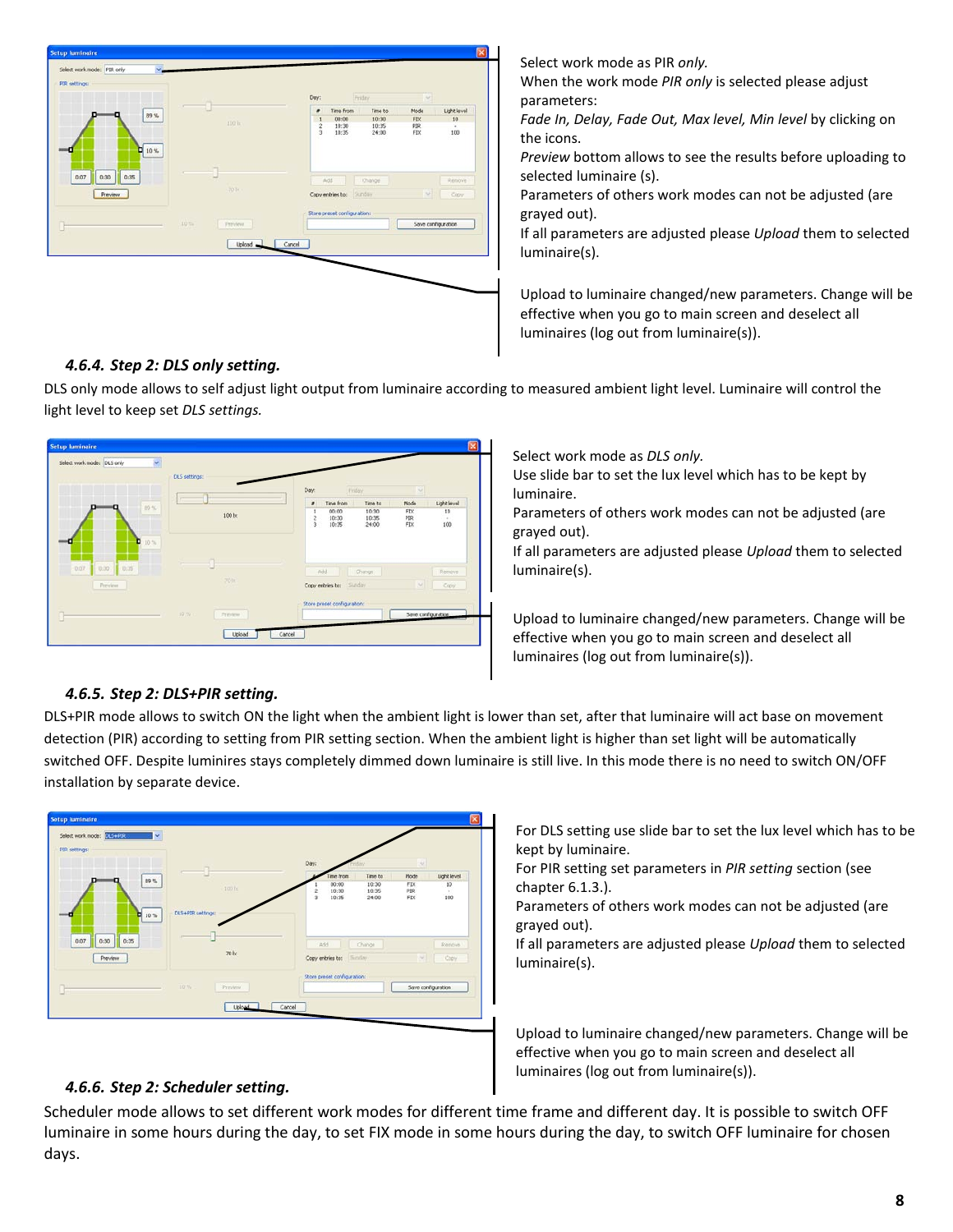| Setup Iuminaire<br>Select work mode: Scheduler<br>$\mathbf{v}$ |                                    |                                                                                                          |                                                                          |
|----------------------------------------------------------------|------------------------------------|----------------------------------------------------------------------------------------------------------|--------------------------------------------------------------------------|
| PIR settings in SCHEDULER mode:                                | DLS settings in SCHEDULER mode:    | Scheduler:                                                                                               |                                                                          |
|                                                                |                                    | Day:<br>Friday                                                                                           |                                                                          |
| 09%<br>10%<br>о                                                | $100$ $\mathrm{tc}$                | Time from<br>Time to<br>$\pmb{r}$<br>00:00<br>10:30<br>$\frac{1}{3}$<br>10:30<br>10:35<br>10:35<br>24:00 | Light level<br>Mode<br>FIX.<br>10<br>PIR.<br>$\sim$<br><b>FIX</b><br>100 |
| 0:07<br>0:30<br>0:35<br>Preview                                | 70 b.                              | Add<br>Change<br>Sunday<br>Copy entries to:                                                              | Rettove                                                                  |
| в                                                              | 10.55<br>Préviées<br><b>Uploat</b> | Store preset configurations<br>Cancel                                                                    | Save configuration                                                       |

*Day –* chose the day to which setting will be done. *Add* – add the time frame to the table (see chapter 3.6.6.1.). *Change* – change the setting for selected time frame. Remove – remove selected time frame. *Copy entries to –* copy current setting to other days.

Upload to luminaire changed/new parameters. Change will be effective when you go to main screen and deselect all luminaires (log out from luminaire(s)).

#### <span id="page-8-0"></span>*4.6.6.1. Step 2: Scheduler setting – add time frame.*

Allows to define new time frame. There is possible to define up to 8 time frames.

| PIR settings in SCHEDULER mode: | DLS settings in SCHEDLLER mode: | Scheduler:<br>Day:<br>Monday                       |                            |
|---------------------------------|---------------------------------|----------------------------------------------------|----------------------------|
| 89 %                            |                                 | Time to<br>Time from                               | Light level<br>Mode        |
|                                 | <b>Scheduler entry</b>          | novon<br>12:00<br>$\overline{\mathbf{x}}$<br>24:00 | FIX<br>50<br>PIR<br>$\sim$ |
|                                 | PIR<br>OLS<br>OLS<br>OK:<br>FIX | roel.<br>non                                       | Remove                     |
| 0:07<br>0:35<br>0:30            |                                 |                                                    |                            |
| Preview                         | 70 li.                          | Sunday<br>Copy entries to:                         | ×<br>Copy                  |
|                                 |                                 | Store preset configuration:                        |                            |

*Time from* – define start hr of new time frame. If needed others time frames will adjust automatically. *Mode –* chose mode for time frame. *Light level [%]*– chose light level for FIX mode. Adjust PIR and DLS setting in *Setup luminaire* window. Parameters set for PIR and DLS stays the same for all time frames for all days. *Light level [%]* can be different for each time frame definition.

#### <span id="page-8-1"></span>*4.7.Send configuration.*

Allow to send pre defined configurations to selected lumianire(s). With this option luminaires programming can be speeded up.

| Mini300 LED gen. 2                 |                                                                                                                                                                                                                               | $\mathbf{\overline{x}}$                                                          |
|------------------------------------|-------------------------------------------------------------------------------------------------------------------------------------------------------------------------------------------------------------------------------|----------------------------------------------------------------------------------|
| File Advanced tools Help           | œ<br><b>Send configuration to luminaires</b>                                                                                                                                                                                  |                                                                                  |
| Luminaires<br>Defined configuratio | Select configuration:                                                                                                                                                                                                         |                                                                                  |
| Name<br>▵<br>new luminaire         | Name<br>Date<br>苯<br>Type<br>PIR 01-5-03<br>2012-06-22<br>PIR<br>2 Scheduler Mon-Fri<br><b>SCHEDULER</b><br>2012-06-22<br>3 FIX 90<br>2012-06-22<br><b>FIX</b><br>4 factory configuration FIX_100<br><b>FIX</b><br>2012-06-19 | Select all<br>Deselect all<br>Rescan for luminaires<br>Login<br>Luminaire status |
|                                    | Selected luminaires:<br>Communication<br>Name<br>#<br>new luminaire<br>LOGGED                                                                                                                                                 | Set name<br>Set date/time                                                        |
|                                    |                                                                                                                                                                                                                               | Setup luminaire(s)<br>Send configuration                                         |
|                                    | OK<br>Cancel                                                                                                                                                                                                                  | Blink luminaires<br>100% on<br>100% off                                          |

Chose configuration which will be sent to selected luminaires.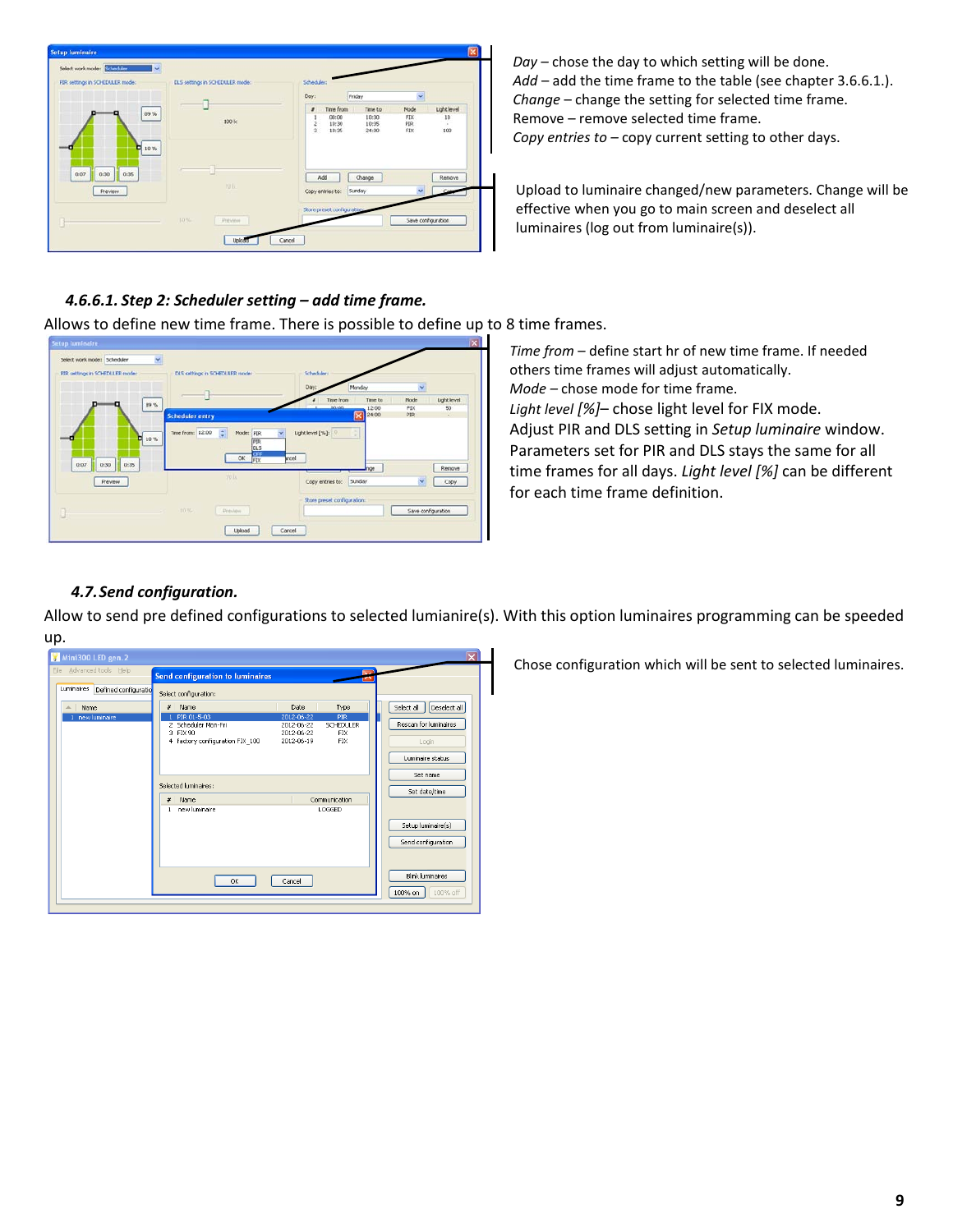<span id="page-9-0"></span>

| Mini300 LED gen. 2                                                                                                          |                         |                                |                   | $\overline{\mathsf{x}}$                                                                                       |
|-----------------------------------------------------------------------------------------------------------------------------|-------------------------|--------------------------------|-------------------|---------------------------------------------------------------------------------------------------------------|
| Advanced tools<br>Eile<br>Help                                                                                              |                         |                                |                   |                                                                                                               |
| Firmware upgrade<br>π<br>Tns<br>Addressing procedure<br>Driver information<br>Change password<br>PIR sensor<br>Service file | Communication<br>LOGGED | Modified<br><b>Today 12:59</b> | Mode<br>Scheduler | Deselect all<br>Select all<br>Rescan for luminaires<br>Login<br>Luminaire status<br>Set name<br>Set date/time |
|                                                                                                                             |                         |                                |                   | Setup luminaire(s)<br>Send configuration                                                                      |
|                                                                                                                             |                         |                                |                   | Blink luminaires<br>100% off<br>100% on                                                                       |

*Advanced tools* give unique options like:

- *Firmware upgrade* allows to download the new version of firmware (software in sensor).
- *Addresing procedure* used in Master-slave configuration (see chapter 3.8.1.).
- *Driver information* allows to check all parameters build in driver (see chapter 3.8.2).
- *Change password* allows to change passworn of selected luminaire(s).
- *Service file*  allows to download and save in file all parameters and data from all main luminaire's components. Due to data quantity it can takes about one minute. This file should be send to service in case of any complain.

#### <span id="page-9-1"></span>*4.8.1. Addressing procedure for Master – Slave.*

This option has to be used when few (minimum one, maximum seven) slaves luminires (without the sensor) are connected to one master luminaire (with senor). Slaves luminaires reaction will be the same like the master one.

| Mini300 LED gen. 2                                                 |                                                                                                                                                                                                                                                                                                                |                                                                                                                                                                                                             |
|--------------------------------------------------------------------|----------------------------------------------------------------------------------------------------------------------------------------------------------------------------------------------------------------------------------------------------------------------------------------------------------------|-------------------------------------------------------------------------------------------------------------------------------------------------------------------------------------------------------------|
| Eile Advanced tools Help                                           |                                                                                                                                                                                                                                                                                                                |                                                                                                                                                                                                             |
| Luminaires<br>Defined configurations<br>Name<br>▵<br>new luminaire | Modified<br>Mode<br>Communication<br>LOGGED<br>Today 12:59<br>Scheduler<br>$\vert x \vert$<br><b>Addressing procedure</b><br>Select expected number of drivers, this value will be used to address<br>all connected drivers. This operation can take up to 120 seconds.<br>Number of drivers: 1<br>Cancel<br>6 | Deselect all<br>Select all<br>Rescan for luminaires<br>Login<br>Luminaire status<br>Set name<br>Set date/time<br>Setup luminaire(s)<br>Send configuration<br><b>Blink luminaires</b><br>100% off<br>100% on |
|                                                                    |                                                                                                                                                                                                                                                                                                                |                                                                                                                                                                                                             |

Chose how many slaves luminaires are connected to the master. Application will perform addressing procedure automatically.

#### <span id="page-9-2"></span>*4.8.2. Driver information.*

This option reads the data from driver. This option is dedicated for trained service.



Driver – in case of stand alone luminaire it is "1". In case of Mastar-Slave configuration chose the driver(luminaire) from which the data will be read out.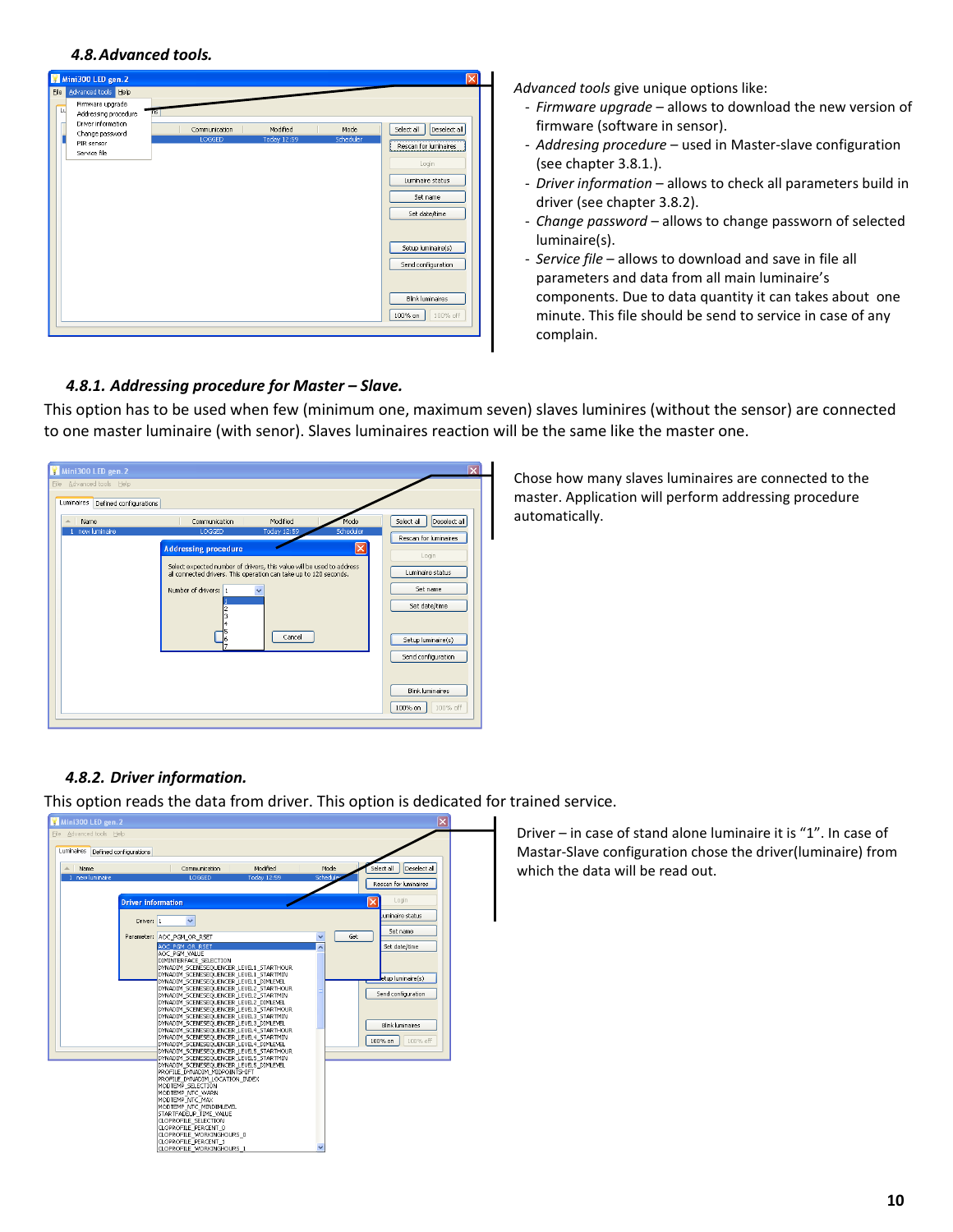#### *5. Mini300 LED gen2 smartphone application*

<span id="page-10-0"></span>Mini300 LED gen2 smartphone application allows customization of luminaire's parameters. Requirements for application:

- Smartphone with Android version at least 3.6
- Resolution: 320x480 or 480x800.

The smartphone application has some limitations when compared to the PC one – it does not allow to execute 'advanced' operations on the luminaire like: firmware update, store service file, execute addressing procedure for master/slave configuration. To execute those one must use the PC application.

<span id="page-10-1"></span>

Scanning starts automatically upon each application launch. One may skip the scan by taping on the "Skip" button. Note: the list of luminaires will be empty.

<span id="page-10-2"></span>

Unlike the PC application to be able to make any interaction with the luminaire one needs to connect to them by taping on an empty rectangle on the right of luminaires name (next to "No"), which will invoke Bluetooth' pairing process. Please observe the screen and allow pairing request from the luminaire. After successful pairing the selected luminaire's name will be highlighted in green an a green check-mark will be visible.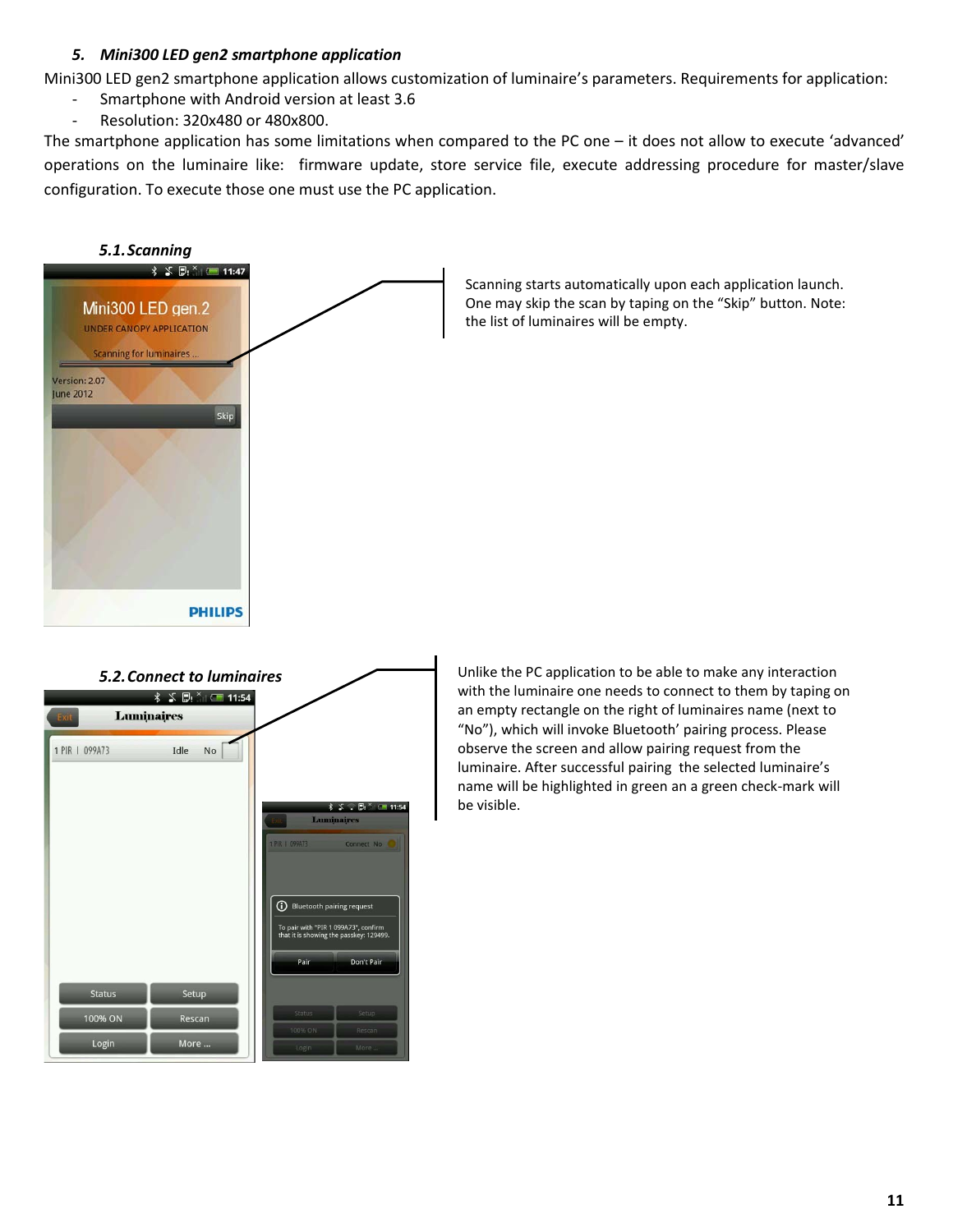#### *5.3. Main screen*

<span id="page-11-0"></span>

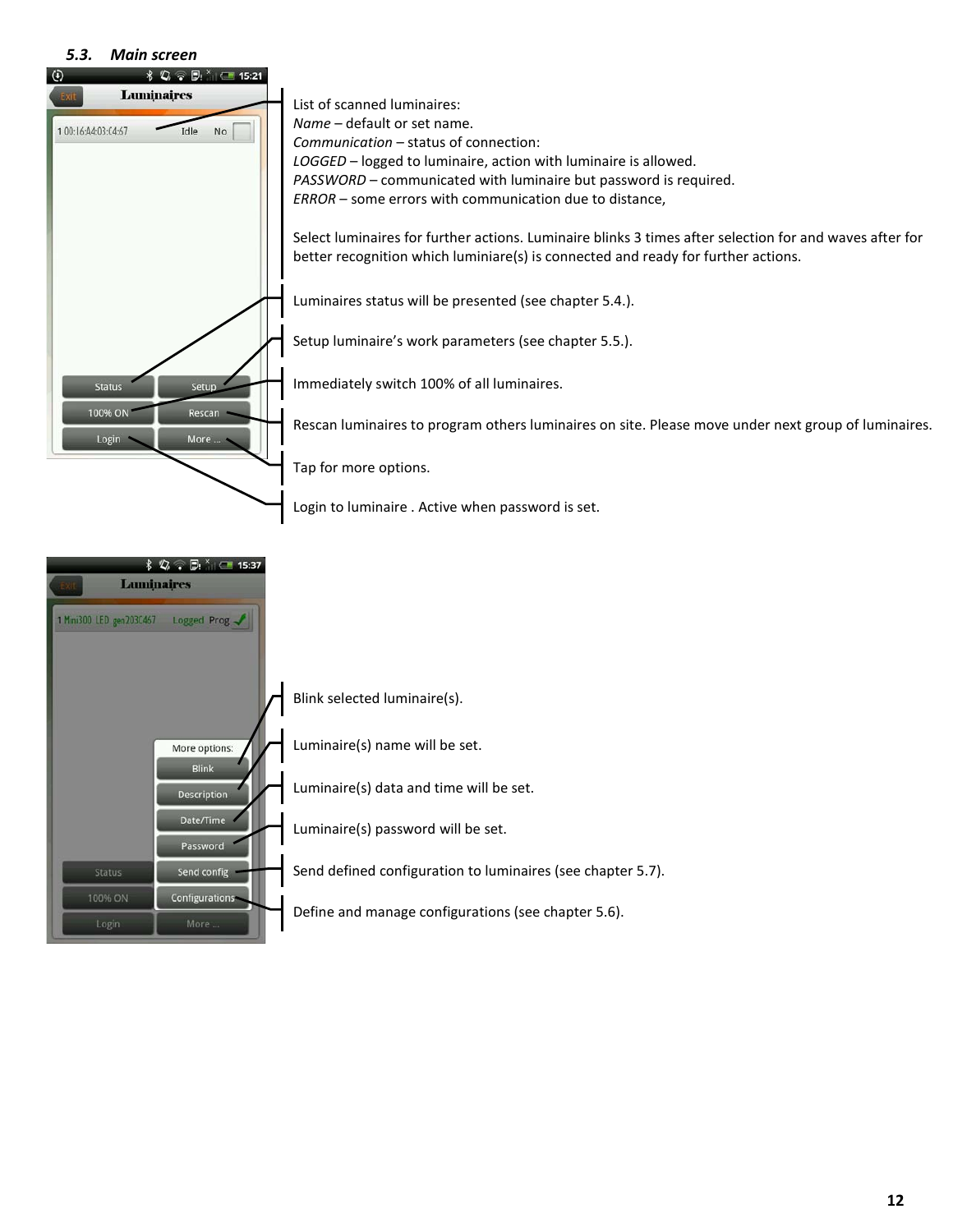#### *5.4.Luminaire status*



#### *5.5.Setup luminaire(s)*



| <b>Back</b>                 | <b>Status</b>               |
|-----------------------------|-----------------------------|
| Test Mini300 LED gen2099A73 |                             |
| <b>Version</b> 3.06.03      |                             |
| <b>Description</b>          |                             |
| Work mode PIR ONLY          |                             |
|                             | <b>Installed</b> 00-00-2000 |
|                             | Configured 30-07-2012       |
| Slave luminaires 0          |                             |
| Total work time 12 min      |                             |
| Work in 0% 0 min            |                             |
| Work 10-19% 1 min           |                             |
| Work 20-29% 1 min           |                             |
| Work 30-39% 0 min           |                             |
| Work 40-49% 0 min           |                             |
| Work 50-59% 0 min           |                             |
| Work 60-69% 0 min           |                             |
| Work 70-79% 0 min           |                             |
| Work 80-89% 0 min           |                             |
| Work 90-99% 0 min           |                             |
| Work 100% 3 min             |                             |
| Work PIR 0 min              |                             |
| Work DLS 0 min              |                             |

If there're multiple luminaires selected it's possible to see the statuses from all of them – just select the desired luminaire in the drop-down list.



Select the desired mode form the drop-down list.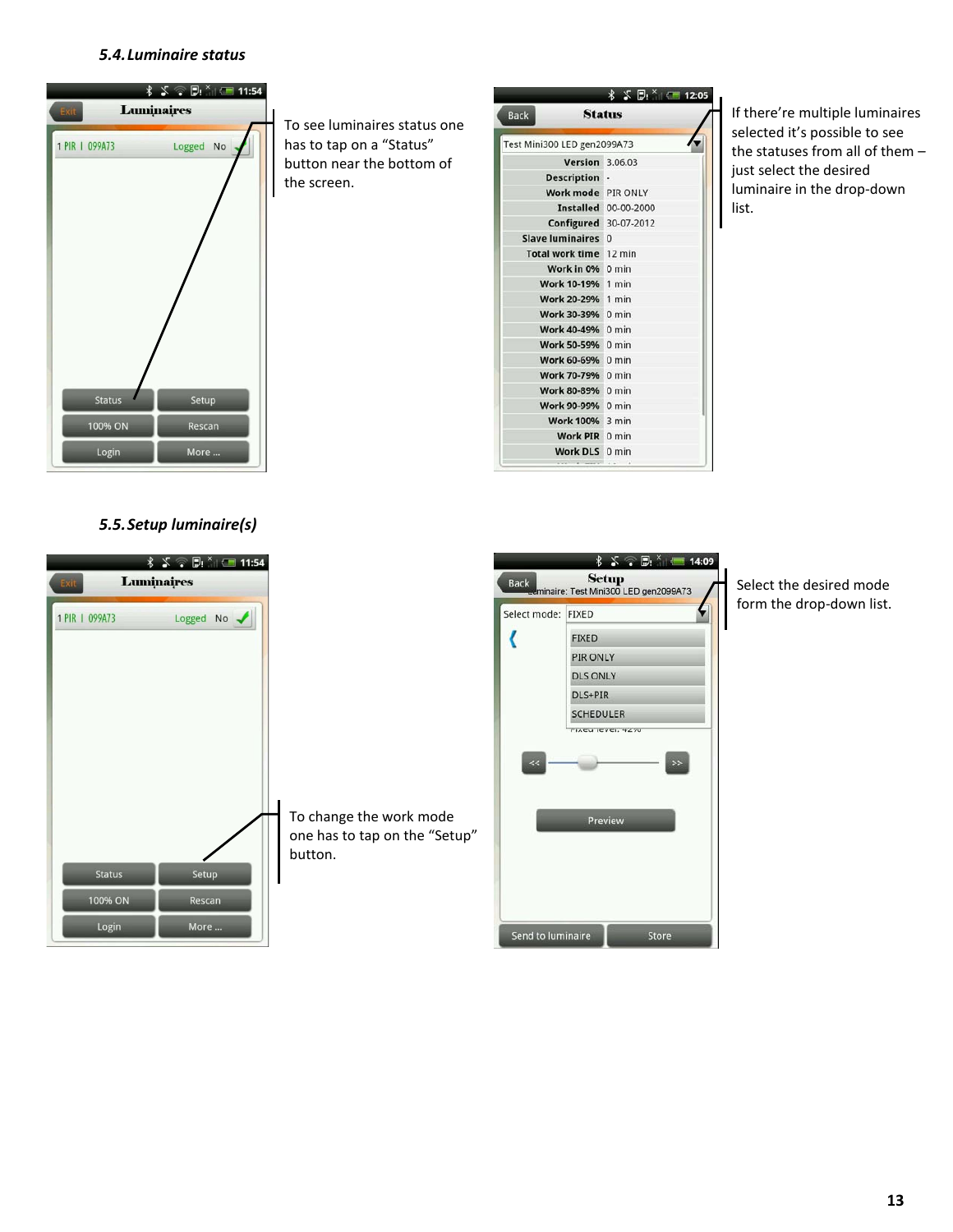



Use slider bar to set the lux level which has to be kept by luminaire.

Use slide bar to set the lux level which will trigger the luminaire to power on and automatically switch to PIR mode. PIR settings need to be set in *PIR setting* section, which is available after scrolling the screen via blue arrows above.



| Select day of week you<br>wish to modify.                                                                                 | Back                                                    | $\frac{1}{2}$ $\mathbb{Q}$ $\approx$ $\mathbb{D}$ $\frac{1}{2}$ $\approx$ 14:41<br>Edit<br>Configuration: SCH 16-07-2012 | Only FIX value is<br>editable directly                                                                                                    |
|---------------------------------------------------------------------------------------------------------------------------|---------------------------------------------------------|--------------------------------------------------------------------------------------------------------------------------|-------------------------------------------------------------------------------------------------------------------------------------------|
| To add scheduler entry tap<br>"Add",<br>to edit existing one tap<br>"Edit".<br>"Remove" will delete<br>highlighted entry. | Time from:<br>Mode:<br>Level:<br>æ<br>OK<br>Save as new | Add scheduler entry<br>00:00<br><b>FIX</b><br>100%<br>Cancel<br>Save                                                     | "Add scheduler<br>entry" window -<br>other values hav<br>be set in<br>corresponding<br>screens (scroll<br>between screens<br>blue arrows) |
|                                                                                                                           |                                                         |                                                                                                                          |                                                                                                                                           |

editable directly in "Add scheduler entry" window – other values have to be set in corresponding screens (scroll between screens via blue arrows)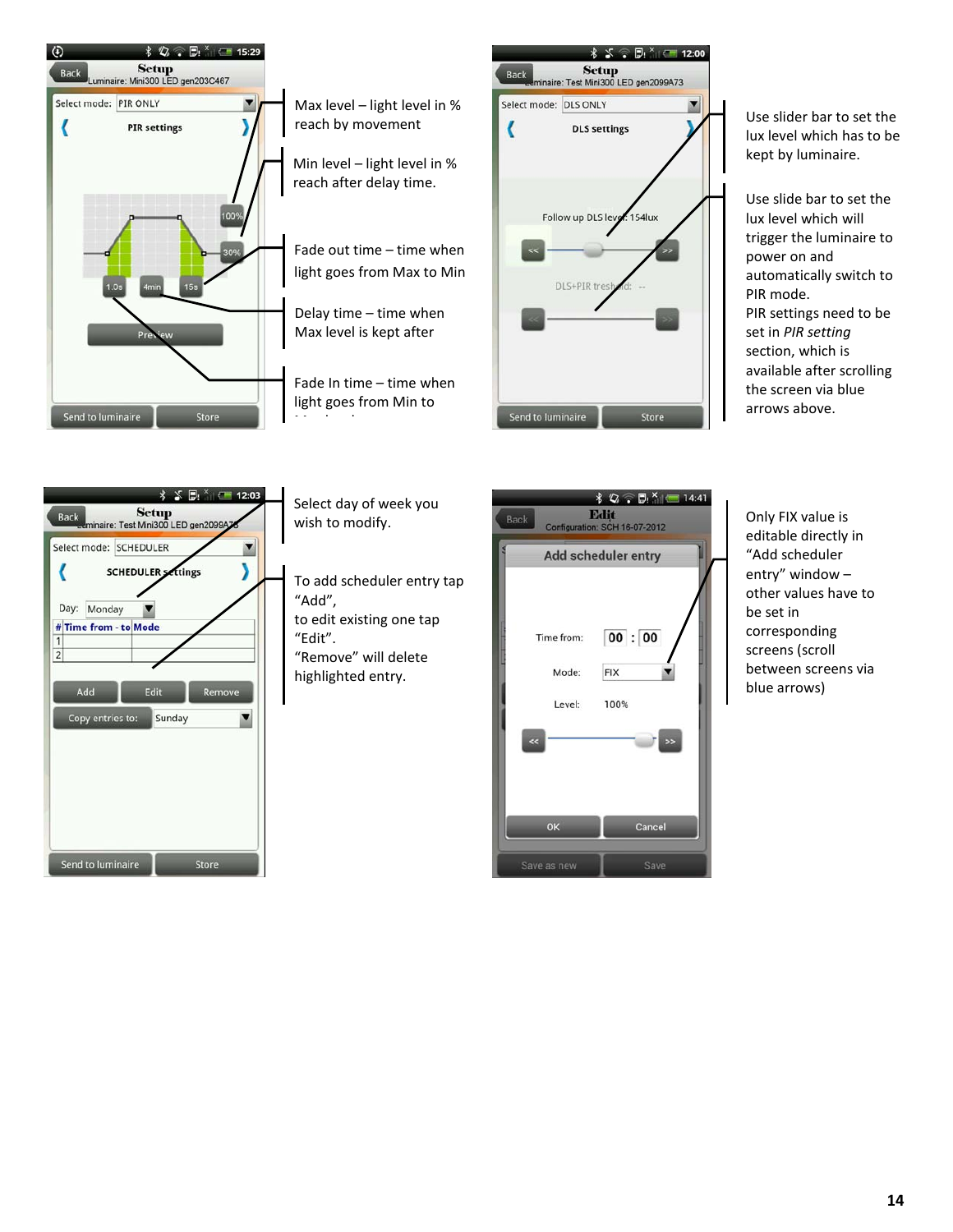#### *5.6.Prepare configuration*

It is possible to prepare configurations in 'off-line' mode (without connection to any luminaire).



| 1 SCH 16-07-2012   | 16-07-2012 SCH |
|--------------------|----------------|
| 2 SCH 12-07-       | 12-07-2012 SCH |
| 3 SCH 12-07-2012   | 12-07-2012 SCH |
| 4 SCH 25-06-2012   | 12-07-2012 SCH |
| 5 PIR 11-07-2012   | 11-07-2012 SCH |
| 6 FIX 25-06-2012   | 25-06-2012 FIX |
| 7 Factory FIX 100% | 23-05-2012 FIX |
|                    |                |

To add a new configuration tap on "Add".

To edit existing one tap on "Edit".

To remove tap "Remove".

*Note:* It's impossible to remove the configuration labeled "Factory FIX 100%".

#### *5.7.Send stored configurations*



Select "Send config." To send already prepared configurations.



Select the configuration you want to send.

Select the luminaires you want to receive the configuration chosen in previous step.